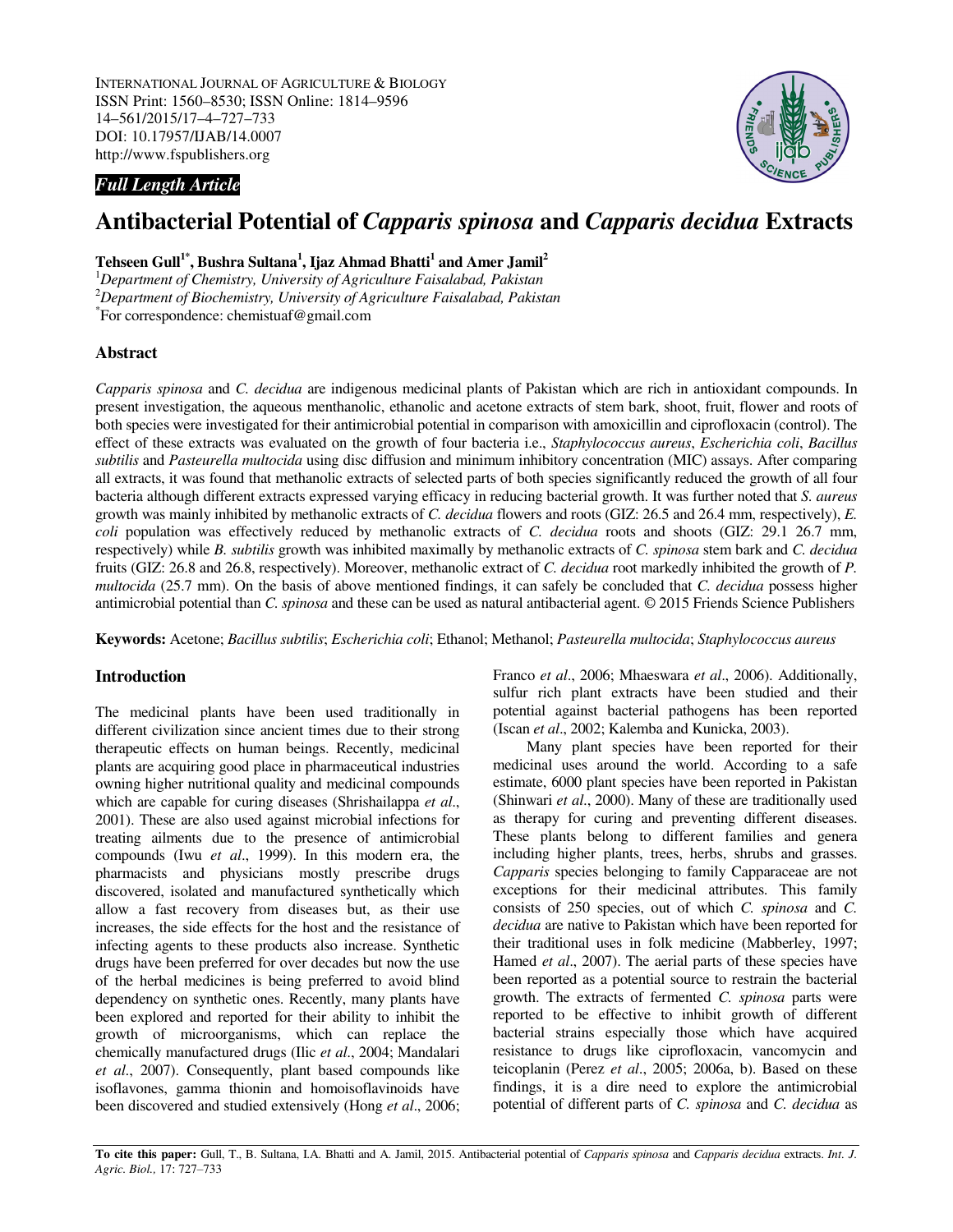previously, no investigation has been carried out in Pakistan on these plants. So, the present study was designed aiming at exploring the antibacterial potential of aqueous methanol, aqueous ethanol and aqueous acetone extracts against Gram positive and negative bacteria.

#### **Materials and Methods**

#### **Sample Collection**

Five different plants of each species (*C. spinosa* and *C. decidua*) were selected and tagged from Cholistan desert, Bahawalpur region of Punjab. The samples of stem bark, shoots, fruits, flowers and roots of the both species were collected from the selected plants. The samples were further identified and authenticated by Dr. M. Hameed, Taxonomist, University of Agriculture Faisalabad, Pakistan. Average temperature (27°C), dew point (16°C) and relative humidity (47%) were recorded in sampling season (April).

#### **Preparation of Extracts**

The plant samples were ground to pass 2 mm sieve and the powder plant samples were separately extracted with three different solvents aqueous methanol (methanol: water, 80:20 v/v), aqueous ethanol (ethanol: water, 80:20 v/v) and aqueous acetone (acetone: water, 80:20 v/v). Dry powdered samples of each plant part (10 g) were mixed separately with 100 mL of each solvent for 6 h at room temperature in an orbital shaker (Pamico, Pak). The extract and residues were separated using Whatman's filter paper No. 1. The residues were extracted twice with the respective fresh solvents, and the obtained three extracts were pooled. The combined extracts were evaporated under reduced pressure at 45 ºC, using rotary evaporator (EYELA, N-N Series). The crude concentrated extracts were stored in refrigerator at - 4ºC, until used for further studies.

#### **Bacterial Strains**

The pure cultures of Bacterial strains (*Staphylococcus aureus*: NCTC 6571, *Escherichia coli*: ATCC 8739, *Bacillus subtilis*: NCTC 10400 and *P. multocida*: wild type) were obtained from Department of Biochemistry, University of Agriculture Faisalabad, Pakistan and Nuclear Institute for Agriculture and Biology (NIAB), Faisalabad, Pakistan which were further characterized from Institute of Microbiology, University of Agriculture Faisalabad, Pakistan. The bacteria were cultured overnight at 37ºC on nutrient agar (NA). Antibacterial activity of 80% aqueous methanolic, ethonolic and acetone extracts of selected parts of *C. spinosa* and *C. decidua* were individually evaluated against the above bacteria by following two methods.

a. *Disc diffusion method (NCCLS, 1997).* Bacterial suspension (100  $\mu$ L) containing 10<sup>8</sup> colony-forming units (CFU)/mL was spread on petri plates (diameter × height:

 $150 \times 25$  mm) containing NA medium (50 mL media/plate). The wick paper discs (6 mm in diameter, 11 discs in each petri plate including two positive and one negative control) were separately saturated with 15 µL of each extract placed on the agar which had previously been inoculated with the selected test bacteria. Amoxycillin and ciprofloxacin were used as positive references for bacteria. Discs without samples were used as a negative control. Plates were kept at 4ºC for 1 h and incubated at 37ºC for 24 h. Antibacterial activity was assessed by measuring the diameter of the growth-inhibition zone (GIZ) in mm (including disc diameter of 6 mm) for the test organisms comparing to the controls.

b. *Resazurin microtitre-plate assay.* Modified resazurin microtitre-plate assay was also used for the measurement of MIC (minimum inhibitory concentration) of test bacteria against different extracts (Sarker *et al*., 2007). Briefly, 100 µL extract and standard drug (1 mg/mL in methanol) was pipetted into the first row of the 96 well plates. To all other wells 50 µL of nutrient broth was added. Two fold serial dilutions were performed using a multichannel pipette such that each well had 50 µL of the test material in serially descending concentrations. Then, 30 µL of 3.3× strength isosensitised broth and 10 µL of resazurin indicator solution (prepared by dissolving 270 mg tablet in 40 mL of sterile distilled water) were added in each well. Finally, 10  $\mu$ L of bacterial suspension was added to each well to achieve a concentration of approx  $5 \times 10^5$  CFU  $mL^{-1}$ . Each plate had a set of controls: a column with ciprofloxacin and second with amoxicillin as positive control, a column with all solutions with the exception of the test compound, a column with all solutions with the exception of the bacterial solution adding 10 µL of nutrient broth instead and a column with methanol as a negative control. The plates were prepared in triplicate. Plates were enfolded loosely with cling film and incubated at 37 °C for 24 h. The color change was then assessed visually. The growth was indicated by color changes from purple to pink or colorless. The lowest concentration at which colour change occurred was taken as the MIC value.

#### **Statistical Analysis**

Each parameter was analyzed individually in triplicate and data was reported as mean ± standard error. Data were analyzed by analysis of variance (ANOVA) using Minitab 2000 Version 13.2 statistical software (Minitab Inc. Pennysalvania, USA) at 5% significance level.

## **Results**

The growth of all four bacteria was significantly affected by the application of plant extracts. It was found that aqueous methanolic extract of the stem bark of *C. spinosa* effectively inhibited the growth of all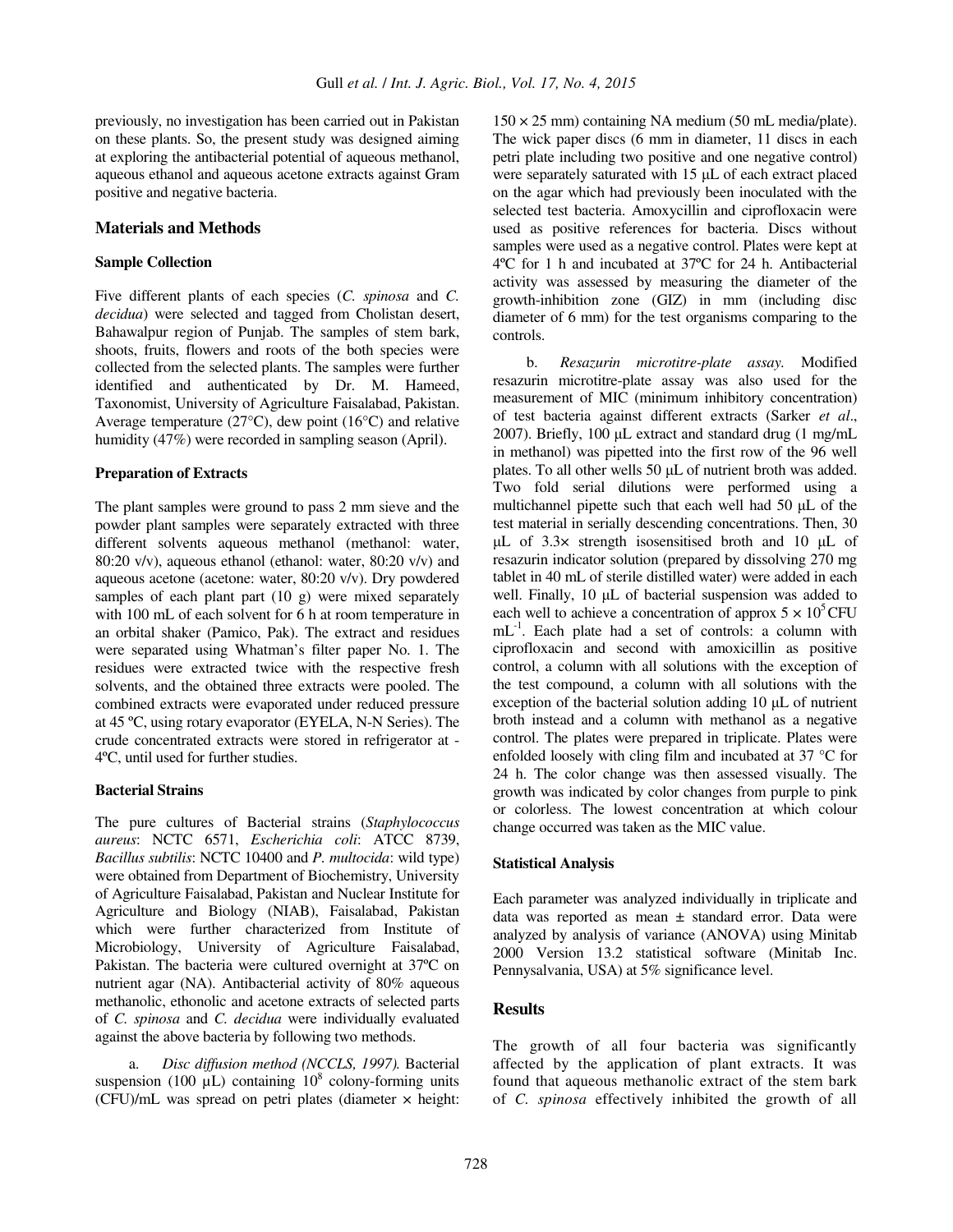| <b>Plant Species</b> | Solvents      | Bacteria                     |                           |                             |                              |  |
|----------------------|---------------|------------------------------|---------------------------|-----------------------------|------------------------------|--|
|                      |               | Staphylococcus aureus        | Escherichia coli          | Bacillus subtilis           | Pasteurella multocida        |  |
| C. spinosa           | Methanol      | $15.7 \pm 0.5^{\rm b}$       | $17.9 \pm 0.7^{\rm b}$    | $26.8 \pm 0.7^{\text{a}}$   | $24.7 \pm 0.4^{\circ}$       |  |
|                      | Ethanol       | $11.1 \pm 0.3^{b}$           | $13.2 \pm 0.2^b$          | $19.2 \pm 0.2^a$            | $12.7 \pm 0.3^b$             |  |
|                      | Acetone       | $13.2 \pm 0.1^{\rm bc}$      | $18.6 \pm 0.7^{\text{a}}$ | $13.7 \pm 0.4^{\rm bc}$     | $15.3 \pm 0.5^{\rm b}$       |  |
| C. decidua           | Methanol      | $20.4 \pm 0.8$ <sup>ab</sup> | $21.1 \pm 0.6^{ab}$       | $23.4 \pm 0.9^a$            | $19.7 \pm 0.7$ <sup>ab</sup> |  |
|                      | Ethanol       | $14.2 \pm 0.6^{\circ}$       | $14.3 \pm 0.5^{\rm b}$    | $17.1 \pm 0.6^{\circ}$      | $21.2 \pm 0.9^a$             |  |
|                      | Acetone       | $13.7 \pm 0.5$ <sup>c</sup>  | $16.9 \pm 0.4^b$          | $12.9 \pm 0.5$ <sup>c</sup> | $19.0 \pm 0.4^{\text{a}}$    |  |
| Control              | Amoxicillin   | $31.4 \pm 1.2$               | $32.3 \pm 1.4$            | $31.6 \pm 0.9$              | $30.3 \pm 0.8$               |  |
|                      | Ciprofloxacin | $29.6 \pm 1.1$               | $30.9 \pm 1.2$            | $27.8 \pm 1.3$              | $27.9 \pm 1.3$               |  |

**Table 1:** Antimicrobial activity (mm) of stem bark extracts of *C. spinosa* and *C. decidua* (assessed by disc diffusion assay)

Values (means ±SD) are average of three samples of each bacterium, analyzed individually in triplicate. Different Superscript letters within the mean rows indicate significant difference  $(p < 0.05)$  among the bacteria

**Table 2:** Minimum inhibitory concentration (µg mL-1) of stem bark extracts of *C. spinosa* and *C. decidua*

| <b>Plant Species</b> | Solvents      | Bacteria                    |                              |                              |                           |  |
|----------------------|---------------|-----------------------------|------------------------------|------------------------------|---------------------------|--|
|                      |               | Staphylococcus aureus       | Escherichia coli             | <b>Bacillus</b> subtilis     | Pasteurella multocida     |  |
| C. spinosa           | Methanol      | $145.2 \pm 5.1^{\circ}$     | $184.6{\pm}4.8^{\mathrm{a}}$ | $123.2 \pm 5.2$ <sup>c</sup> | $126.7 + 8.4$ °           |  |
|                      | Ethanol       | $189.1 \pm 4.3^{\rm b}$     | $236.2 \pm 3.7$ <sup>a</sup> | $159.7 \pm 3.3$ <sup>c</sup> | $158.3 \pm 6.1$ °         |  |
|                      | Acetone       | $256.7\pm3.6^b$             | $278.9 \pm 3.9^a$            | $207.8 \pm 6.5$ °            | $246.7 \pm 2.2^b$         |  |
| C. decidua           | Methanol      | $236.7 \pm 4.5^{\circ}$     | $212.3+4.5^{b}$              | $128.9\pm3.1^{\circ}$        | $199.0\pm6.2^{bc}$        |  |
|                      | Ethanol       | $241.2 \pm 7.9^b$           | $268.9 \pm 5.3^{\circ}$      | $179.1 \pm 3.9$ <sup>d</sup> | $213.2 \pm 7.7$ °         |  |
|                      | Acetone       | $303.4 \pm 6.3^{\circ}$     | $310.1 \pm 8.1^a$            | $233.4\pm8.6^{\circ}$        | $296.7 \pm 7.5^{\circ}$   |  |
| Control              | Amoxicillin   | $22.2 \pm 1.1^{ab}$         | $13.7 \pm 0.6^b$             | $10.8 \pm 0.5^{\rm b}$       | $29.5 \pm 1.4^a$          |  |
|                      | Ciprofloxacin | $14.8 \pm 0.7$ <sup>a</sup> | $10.7 \pm 0.4^{ab}$          | $9.2 \pm 0.4^{ab}$           | $13.4 \pm 0.7^{\text{a}}$ |  |

Values (means ±SD) are average of three samples of each bacterium, analyzed individually in triplicate. Different Superscript letters within the means row indicate significant difference ( $p < 0.05$ ) among the bacteria

**Table 3:** Antimicrobial activity (mm) of shoot extracts of *C. spinosa* and *C. decidua* (assessed by disc diffusion assay)

| <b>Plant Species</b> | Solvents      | Bacteria               |                             |                             |                             |  |
|----------------------|---------------|------------------------|-----------------------------|-----------------------------|-----------------------------|--|
|                      |               | Staphylococcus aureus  | Escherichia coli            | Bacillus subtilis           | Pasteurella multocida       |  |
| C. spinosa           | Methanol      | $21.0\pm0.2^b$         | $21.9 \pm 0.2^b$            | $24.6 \pm 0.5^{\text{a}}$   | $23.6 \pm 0.7^{\text{a}}$   |  |
|                      | Ethanol       | $17.9 \pm 0.2^b$       | $13.7 \pm 0.4$ <sup>c</sup> | $19.9 \pm 0.7$ <sup>a</sup> | $16.9 \pm 0.3^b$            |  |
|                      | Acetone       | $11.1 \pm 0.5^{\circ}$ | $14.5 \pm 0.2^a$            | $14.9 \pm 0.3^{\text{a}}$   | $12.5 \pm 0.7^b$            |  |
| C. decidua           | Methanol      | $19.8 \pm 0.3^b$       | $26.7 \pm 0.7^{\rm a}$      | $12.4 \pm 0.4$ <sup>c</sup> | $20.7\pm0.1^{\rm b}$        |  |
|                      | Ethanol       | $16.7 \pm 0.5^{\rm b}$ | $15.9 \pm 0.3^{\rm b}$      | $19.1 \pm 0.4^a$            | $11.8 \pm 0.3^b$            |  |
|                      | Acetone       | $12.9 \pm 0.5$ °       | $17.6 \pm 0.6^{\mathrm{a}}$ | $14.7 \pm 0.3^{\rm b}$      | $12.6 \pm 0.2$ <sup>c</sup> |  |
| Control              | Amoxicillin   | $31.5 \pm 1.2$         | $30.6 \pm 1.0$              | $30.6 \pm 1.2$              | $29.3 \pm 0.8$              |  |
|                      | Ciprofloxacin | $30.6 \pm 0.9$         | $29.8 \pm 1.4$              | $28.7 \pm 1.1$              | $27.2 \pm 0.5$              |  |

Values (means ±SD) are average of three samples of each bacterium, analyzed individually in triplicate. Different Superscript letters within the means row indicate significant difference ( $p < 0.05$ ) among the bacteria

selected bacteria but its maximum inhibiting potential was recorded against *B. subtilis* with greater inhibition zones (26.8 mm) and lower MIC values (123.2  $\mu$ g mL<sup>-1</sup>) followed by *P. multocida* (GIZ, 24.7 mm; MIC, 158.3 µg  $mL^{-1}$ ), while aqueous ethanol and acetone extracts of *C*. *spinosa* stem bark in that order were effective in inhibiting the corresponding population of *B. subtilis* and *E. coli* (GIZ, 19.2, 18.6 mm; MIC, 278.9, 159.7 µg mL<sup>-1</sup>, respectively) as given in Table 1 and 2. In case of *C. decidua* stem bark, methanolic extract maximally inhibited *B. subtilis* (GIZ, 23.4 mm; MIC, 128.9 µg mL-<sup>1</sup>), while its ethanol and acetone extracts showed considerable antibacterial activities with GIZ of 21.2, 19.0 mm and MIC values of 213.2, 296.7  $\mu$ g mL<sup>-1</sup> against *P. multocida* (Table 1 and 2).

Antibacterial activity of aqueous methanolic extract of *C. spinosa* shoot maximally controlled the population of *B.* 

*subtilis* (GIZ, 24.6 mm; MIC, 148.9  $\mu$ g mL<sup>-1</sup>) followed by *P. multocida* while its ethanol and acetone extracts effectively inhibited the growth of *B. subtilis* and *E. coli* with appreciable values of inhibition zones (GIZ) 13.7, 19.9 and 14.5, 14.9 mm minimum inhibitory concentrations (MIC) of 136.7, 198.9 and 251.9, 275.6  $\mu$ g mL<sup>-1</sup>, respectively (Table 3 and 4). The methanolic extract of *C. decidua* shoot maximally reduced the growth of *E. coli* followed by *P. multocida,* while showed less activity against *E. coli* and *S. aureus.* The antibacterial activity of aqueous ethanol and acetone extracts of shoot was good against the gram positive and gram negative bacteria in similar trend like *C. spinosa* shoot extracts (Table 3 and 4).

Aqueous methanol, ethanol and acetone extract of *C. spinosa* and *C. decidua* fruits exhibited varying antibacterial activity as shown by the inhibition zones (GIZ) and MIC values (Table 5 and 6). The best activity of methanolic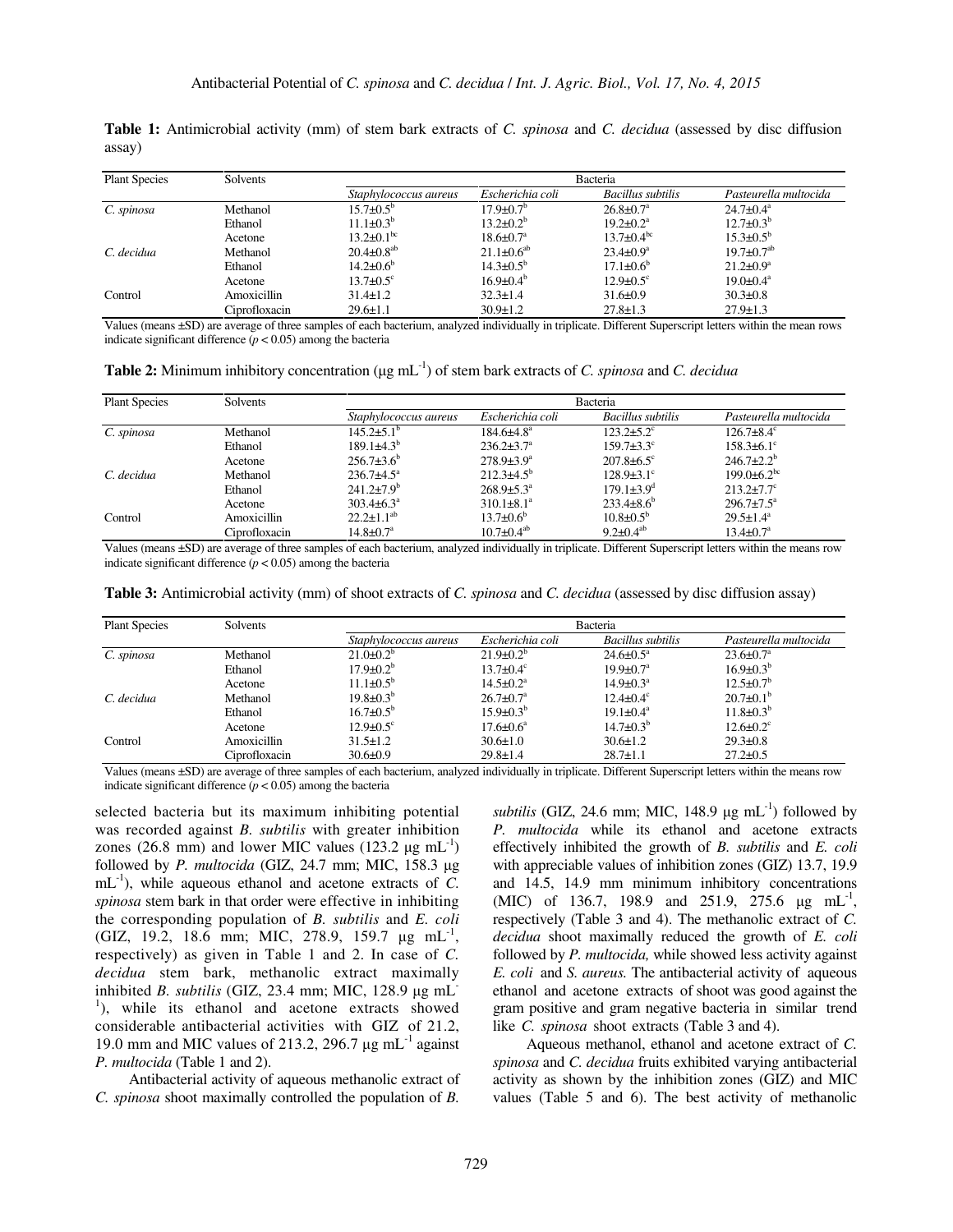| <b>Plant Species</b> | Solvents      | Bacteria              |                  |                   |                       |  |
|----------------------|---------------|-----------------------|------------------|-------------------|-----------------------|--|
|                      |               | Staphylococcus aureus | Escherichia coli | Bacillus subtilis | Pasteurella multocida |  |
| C. spinosa           | Methanol      | $17.7 \pm 0.5$        | $20.9 \pm 0.1$   | $23.9 \pm 0.4$    | $24.9 \pm 0.6$        |  |
|                      | Ethanol       | $11.9 \pm 0.6$        | $15.2 \pm 0.4$   | $16.1 \pm 0.3$    | $17.7 \pm 0.5$        |  |
|                      | Acetone       | $12.6 \pm 0.2$        | $16.7 \pm 0.3$   | $12.7 + 0.7$      | $12.1 \pm 0.1$        |  |
| C. decidua           | Methanol      | $21.4 \pm 0.3$        | $24.1 \pm 0.7$   | $26.8 \pm 0.2$    | $21.7 \pm 0.1$        |  |
|                      | Ethanol       | $16.9 \pm 0.2$        | $15.3 \pm 0.1$   | $19.2 \pm 0.3$    | $23.7 \pm 0.6$        |  |
|                      | Acetone       | $13.2 \pm 0.4$        | $18.9 \pm 0.7$   | $18.7 \pm 0.5$    | $19.9 \pm 0.8$        |  |
| Control              | Amoxicillin   | $30.1 \pm 0.9$        | $32.2 \pm 1.6$   | $34.1 \pm 0.9$    | $29.9 \pm 1.4$        |  |
|                      | Ciprofloxacin | $29.7 \pm 0.7$        | $27.3 \pm 1.3$   | $31.7 \pm 1.2$    | $26.6 \pm 1.0$        |  |

**Table 5:** Antimicrobial activity (mm) of fruit extracts of *C. spinosa* and *C. decidua* (assessed by disc diffusion assay)

Values (means ±SD) are average of three samples of each bacterium, analyzed individually in triplicate. Different Superscript letters within the means row indicate significant difference ( $p < 0.05$ ) among the bacteria

| <b>Table 6:</b> Minimum inhibitory concentration ( $\mu$ g mL <sup>-1</sup> ) of fruit extracts of <i>C. spinosa</i> and <i>C. decidua</i> |  |  |  |
|--------------------------------------------------------------------------------------------------------------------------------------------|--|--|--|
|                                                                                                                                            |  |  |  |

| <b>Plant Species</b> | Solvents      | <b>Bacteria</b>            |                              |                               |                              |  |
|----------------------|---------------|----------------------------|------------------------------|-------------------------------|------------------------------|--|
|                      |               | Staphylococcus aureus      | Escherichia coli             | <b>Bacillus subtilis</b>      | Pasteurella multocida        |  |
| C. spinosa           | Methanol      | $110.9 \pm 2.9^{\circ}$    | $253.2\pm8.4^a$              | $126.7\pm5.1^{\circ}$         | $120.1 \pm 2.5^{\circ}$      |  |
|                      | Ethanol       | $125.6 \pm 3.5$ °          | $266.7 + 4.6^a$              | $160.1 \pm 2.2^b$             | $176.7 + 4.4^b$              |  |
|                      | Acetone       | $272.7+4.7b$               | $306.9 \pm 5.1^{\circ}$      | $253.9 \pm 6.2^{bc}$          | $234.9 \pm 8.2$ <sup>c</sup> |  |
| C. decidua           | Methanol      | $231.2 \pm 7.9^a$          | $158.3 \pm 4.8$ <sup>c</sup> | $134.2 \pm 5.7$ <sup>cd</sup> | $191.9\pm4.3^{b}$            |  |
|                      | Ethanol       | $269.9 \pm 8.3^a$          | $188.9 \pm 3.0^{\circ}$      | $156.7 \pm 2.9$ <sup>d</sup>  | $233.7 \pm 7.9^b$            |  |
|                      | Acetone       | $316.4\pm9.8^{\mathrm{a}}$ | $260.1 \pm 7.5$ °            | $212.8 \pm 6.8$ <sup>d</sup>  | $285.7 \pm 5.2^b$            |  |
| Control              | Amoxicillin   | $21.2 \pm 0.6^b$           | $9.7 \pm 0.5$ °              | $12.4 \pm 0.6^{\circ}$        | $29.2 \pm 0.9^a$             |  |
|                      | Ciprofloxacin | $14.3 \pm 0.4^{\text{a}}$  | $8.9 \pm 0.3^{ab}$           | $6.8 \pm 0.2^b$               | $9.7 \pm 0.3^{ab}$           |  |

Values (means ±SD) are average of three samples of each bacterium, analyzed individually in triplicate. Different Superscript letters within the means row indicate significant difference ( $p < 0.05$ ) among the bacteria

**Table 7:** Antimicrobial activity (mm) of flower extracts of *C. spinosa* and *C. decidua* (assessed by disc diffusion assay)

| <b>Plant Species</b> | Solvents      | Bacteria              |                             |                             |                             |  |
|----------------------|---------------|-----------------------|-----------------------------|-----------------------------|-----------------------------|--|
|                      |               | Staphylococcus aureus | Escherichia coli            | <b>Bacillus</b> subtilis    | Pasteurella multocida       |  |
| C. spinosa           | Methanol      | $23.7 \pm 0.5^{ab}$   | $26.5 \pm 0.7^{\circ}$      | $17.6 \pm 0.4^{\circ}$      | $20.7 \pm 0.8^{\circ}$      |  |
|                      | Ethanol       | $14.8 \pm 0.2$        | $18.2 \pm 0.9$              | $19.7 \pm 0.1$              | $15.9 \pm 0.3$              |  |
|                      | Acetone       | $12.1 \pm 0.3^{b}$    | $21.6 \pm 0.7$ <sup>a</sup> | $11.2 \pm 0.5^{\circ}$      | $14.7 \pm 0.2^b$            |  |
| C. decidua           | Methanol      | $26.5 \pm 0.4^a$      | $23.9\pm0.1^{\rm b}$        | $19.6 \pm 0.3$ <sup>c</sup> | $22.3 \pm 0.6^b$            |  |
|                      | Ethanol       | $19.1 \pm 0.2^a$      | $13.4 \pm 0.9^b$            | $11.3 \pm 0.5^{\rm b}$      | $13.4 \pm 0.3^b$            |  |
|                      | Acetone       | $21.3 \pm 0.3^a$      | $16.4 \pm 0.5^{\rm b}$      | $13.2 \pm 0.8$ <sup>c</sup> | $11.3 \pm 0.2$ <sup>c</sup> |  |
| Control              | Amoxicillin   | $30.9 \pm 1.2$        | $30.2 \pm 0.9$              | $31.6 \pm 1.1$              | $29.7 \pm 0.9$              |  |
|                      | Ciprofloxacin | $28.5 \pm 1.1$        | $29.3 \pm 1.1$              | $30.3 \pm 0.9$              | $27.9 \pm 0.7$              |  |

Values (means ±SD) are average of three samples of each bacterium, analyzed individually in triplicate. Different Superscript letters within the means row indicate significant difference  $(p < 0.05)$  among the bacteria

**Table 8:** Minimum inhibitory concentration (µg mL-1) of flower extracts of *C. spinosa* and *C. decidua* 

| <b>Plant Species</b> | Solvents      | Bacteria                      |                              |                              |                           |  |
|----------------------|---------------|-------------------------------|------------------------------|------------------------------|---------------------------|--|
|                      |               | Staphylococcus aureus         | Escherichia coli             | Bacillus subtilis            | Pasteurella multocida     |  |
| C. spinosa           | Methanol      | $122.1 \pm 1.5$ <sup>c</sup>  | $181.2\pm3.1^a$              | $111.2 \pm 1.6^{cd}$         | $146.7\pm3.8^{b}$         |  |
|                      | Ethanol       | $147.8 \pm 2.7$ <sup>bc</sup> | $215.6 \pm 2.6^a$            | $175.6 \pm 3.7^{\circ}$      | $158.9 \pm 3.6^{\circ}$   |  |
|                      | Acetone       | $266.7\pm 6.4^a$              | $224.0\pm5.3^{b}$            | $196.7 \pm 7.2$ <sup>c</sup> | $206.7 \pm 7.1$ °         |  |
| C. decidua           | Methanol      | $112.3 \pm 3.7$ <sup>ab</sup> | $133.4 \pm 3.6^a$            | $96.3 \pm 4.2^b$             | $112.3 \pm 3.9^{ab}$      |  |
|                      | Ethanol       | $143.1 \pm 2.7$ <sup>b</sup>  | $163.4 \pm 2.6^a$            | $138.2+4.2^{b}$              | $133.4 \pm 1.9^b$         |  |
|                      | Acetone       | $204.5 \pm 3.7$ <sup>d</sup>  | $258.9 \pm 2.6$ <sup>b</sup> | $295.6 \pm 8.9^{\mathrm{a}}$ | $222.3 \pm 2.7$ °         |  |
| Control              | Amoxicillin   | $23.1 \pm 0.6^b$              | $11.2 \pm 0.4$ <sup>c</sup>  | $9.6 \pm 0.3$ °              | $27.2 \pm 0.5^{\text{a}}$ |  |
|                      | Ciprofloxacin | $17.4 \pm 0.3^{\text{a}}$     | $7.8 \pm 0.2^b$              | $7.4 \pm 0.2^b$              | $10.8 \pm 0.4^{\circ}$    |  |

Values (means ±SD) are average of three samples of each bacterium, analyzed individually in triplicate. Different Superscript letters within the means row indicate significant difference  $(p < 0.05)$  among the bacteria

extract of fruit was observed against *P. multocida* with large GIZ (24.9 mm) and small MIC values (120.1  $\mu$ g mL<sup>-1</sup>) values, while its acetone extract maximally reduced the growth of *E. coli* (GIZ, 16.7 mm; MIC,  $3.6 \text{ µg} \text{ mL}^{-1}$ ). Although the aqueous methanolic extracts of *C. decidua* fruits exhibited different trend against the selected bacteria, however it maximally reduced the population of *B. subtilis* and *E. coli* (GIZ, 26.8, 24.1 mm; MIC, 134.2, 158.3 µg mL<sup>-1</sup>, respectively) while its ethanolic and acetone extracts effectively controlled the population of *P. multocida* with GIZ of 23.7, 19.9 mm and minimum inhibitory concentration 233.7, 285.7  $\mu$ g mL<sup>-1</sup> (Table 5 and 6).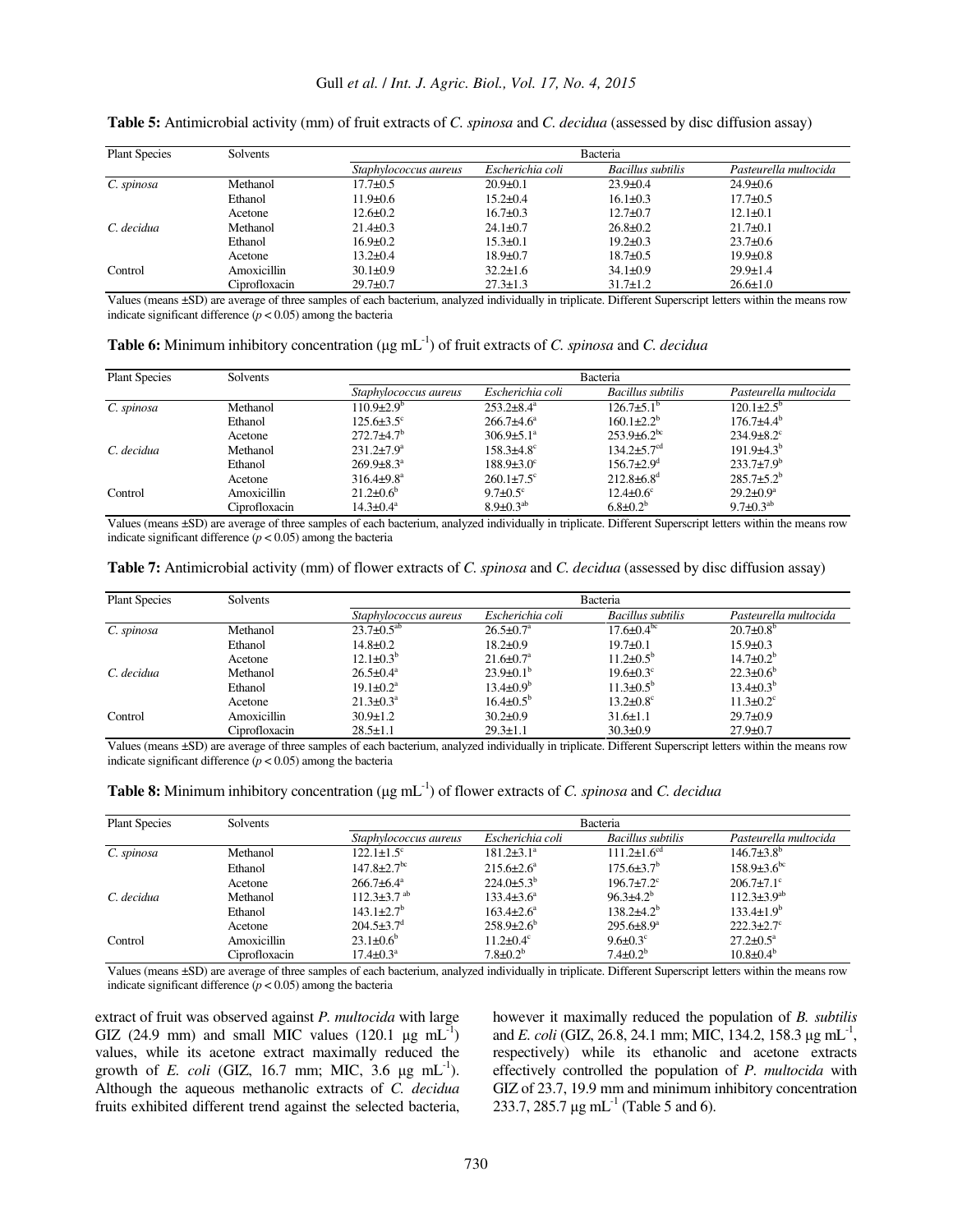| <b>Plant Species</b> | Solvents      | <b>Bacteria</b>              |                           |                     |                             |  |
|----------------------|---------------|------------------------------|---------------------------|---------------------|-----------------------------|--|
|                      |               | <i>Staphylococcus aureus</i> | Escherichia coli          | Bacillus subtilis   | Pasteurella multocida       |  |
| C. spinosa           | Methanol      | $21.1 \pm 0.9$               | $23.9 \pm 0.7$            | $21.7 \pm 0.4$      | $20.4 \pm 0.5$              |  |
|                      | Ethanol       | $14.9 \pm 0.4^b$             | $19.2 \pm 0.1^a$          | $16.1 \pm 0.6^{ab}$ | $13.7 \pm 0.8^b$            |  |
|                      | Acetone       | $15.6 \pm 0.3$               | $16.7 \pm 0.4$            | $17.7 \pm 0.8$      | $15.1 \pm 0.2$              |  |
| C. decidua           | Methanol      | $26.4 \pm 0.2^{ab}$          | $29.1 \pm 0.4^{\circ}$    | $23.8 \pm 0.9^b$    | $25.7 \pm 0.1^{ab}$         |  |
|                      | Ethanol       | $19.9 \pm 0.5^{ab}$          | $22.3 \pm 0.3^{\text{a}}$ | $18.2 \pm 0.6^{ab}$ | $23.4 \pm 0.5^{\text{a}}$   |  |
|                      | Acetone       | $20.2 \pm 0.1^a$             | $21.9 \pm 0.6^a$          | $15.7 \pm 0.3^b$    | $22.9 \pm 0.2$ <sup>a</sup> |  |
| Control              | Amoxicillin   | $32.1 \pm 1.6$               | $34.2 \pm 1.7$            | $32.1 \pm 1.3$      | $29.7 \pm 1.2$              |  |
|                      | Ciprofloxacin | $31.7 \pm 1.4$               | $32.3 \pm 1.4$            | $29.7 \pm 1.0$      | $27.1 \pm 0.8$              |  |

**Table 9:** Antimicrobial activity (mm) of root extracts of *C. spinosa* and *C. decidua* (assessed by disc diffusion assay)

**Table 10:** Minimum inhibitory concentration (µg mL-1) of root extracts of *C. spinosa* and *C. decidua* 

| <b>Plant Species</b> | Solvents      | Bacteria                    |                              |                              |                         |  |
|----------------------|---------------|-----------------------------|------------------------------|------------------------------|-------------------------|--|
|                      |               | Staphylococcus aureus       | Escherichia coli             | <b>Bacillus subtilis</b>     | Pasteurella multocida   |  |
| C. spinosa           | Methanol      | $156.7 \pm 1.4^b$           | $142.6\pm6.3^{b}$            | $157.8 \pm 4.2^b$            | $207.9 \pm 8.1^a$       |  |
|                      | Ethanol       | $198.7\pm5.6^{\circ}$       | $194.1 \pm 2.1$ <sup>b</sup> | $231.4 \pm 4.8$ <sup>a</sup> | $231.4\pm 6.6^a$        |  |
|                      | Acetone       | $277.1 \pm 8.0^a$           | $229.6 \pm 7.6^{\circ}$      | $282.6 \pm 5.3^{\circ}$      | $264.8 \pm 7.9^{\circ}$ |  |
| C. decidua           | Methanol      | $182.3 \pm 5.3^{ab}$        | $163.7 \pm 5.7$ <sup>b</sup> | $197.7 \pm 3.6^a$            | $204.8 \pm 6.9^{\circ}$ |  |
|                      | Ethanol       | $189.3 + 4.6^b$             | $179.6\pm4.1^{b}$            | $232.3 \pm 4.8^a$            | $232.7 \pm 7.5^{\circ}$ |  |
|                      | Acetone       | $263.4 \pm 5.5$ °           | $221.7\pm 6.2^{\mathrm{d}}$  | $318.1 \pm 7.9^a$            | $286.4\pm8.1^{b}$       |  |
| Control              | Amoxicillin   | $22.5 \pm 1.1^b$            | $7.9 \pm 0.3$ <sup>c</sup>   | $10.8 \pm 0.5$ <sup>c</sup>  | $33.6 \pm 1.6^a$        |  |
|                      | Ciprofloxacin | $15.7 \pm 0.7^{\mathrm{a}}$ | $8.0 \pm 0.4^{\circ}$        | $5.6 \pm 0.2$ °              | $11.8 \pm 0.5^{ab}$     |  |

Values (means ±SD) are average of three samples of each bacterium, analyzed individually in triplicate. Different Superscript letters within the means row indicate significant difference  $(p < 0.05)$  among the bacteria

Screening of the antimicrobial activity of the aqueous methanol, ethanol and acetone extract of flowers of *C. spinosa* and *C. decidua* was also done against four pathogenic bacteria. The results of disc diffusion assay and measurement of inhibitory concentrations showed variation in the antibacterial activity (Tables 7 and 8). The methanol extract of *C. spinosa* flower showed stronger antibacterial activity against *E. coli* followed by *S. aureus*, *P. multocida*  and *B. subtilis.* The values of GIZ offered for bacterial stains were 26.5, 23.7, 20.7 and 17.6 mm, respectively. Generally, the tested Gram positive bacteria were found to be more sensitive to flowers extract than Gram negative bacteria. Little differences were observed for the GIZ among these extracts, since all of them showed a strong activity for the strains assayed. However, more precise results on the antimicrobial properties were obtained through the determination of minimum inhibitory concentration that were found to be 181.2, 122.1, 146.7 and 111.2  $\mu$ g mL<sup>-1</sup> against *E. coli*, *P. multocida*, *S. aureus* and *B. subtilis*, respectively. Ethanolic extract of *C. spinosa* flower was effective against *B. subtilis* (GIZ, 19.7 mm; MIC, 175.6 µg mL<sup>-1</sup>) followed by *E. coli* (GIZ, 18.2 mm, MIC, 215.6  $\mu$ g mL-1) while all three extracts of *C. decidua* flowers i.e., aqueous methanol, ethanol and acetone effectively reduced the population of *S. aureus* and *E. coli* (Table 7 and 8).

The antibacterial effectiveness of aqueous methanol, ethanol and acetone extract of *C. spinosa* and *C. decidua*  roots was evaluated by the measurement of inhibition zones (GIZ) and minimum Inhibitory concentration (MIC) is in Table 9 and 10. The results from the disc diffusion assay indicated that aqueous methanol extract of *C. spinosa* root showed comparable antibacterial activity in selected strains of bacteria (*E. coli*, *S. aureus*, *Bacillus subtilis* and *P. multocida*) with GIZ 23.9, 21.7, 21.2 and 20.4 mm, respectively. The ethanol and acetone extracts of *C. spinosa*  root exhibited best antibacterial activity against *E. coli* and *Bacillus subtilis* (GIZ, 19.2, 17.7mm; MIC, 142.6, 282.6 µg mL-1, respectively) while methanolic extract of *C. decidua*  roots showed best activity against the *E. coli* (GIZ, 29.1 mm; MIC, 142.6  $\mu$ g mL<sup>-1</sup>) and ethanolic and acetone extracts of *C. decidua* roots reduced the growth of *P. multocida* (GIZ, 23.4,22.9 mm; MIC, 232.7, 286.4 µg mL<sup>-1</sup>, respectively) (Table 9 and 10).

### **Discussion**

Resistance in bacteria against drugs is intensifying due to their extensive use in clinical medicines. No doubt, the scientists are continuously working on discovering and formulating new drugs to cure microbial infections but drug resistant bacterial strains are continuously opposing a challenge to pharmacists. It is urging for researchers to explore the natural products qualifying antibacterial potential in their extracts. Medicinal plants have been used in since ages but their antimicrobial potential as a source of drugs have not been explored extensively although these are used in folk medicine or indirectly in pharmaceutical drugs. The resistance in pathogenic bacteria against drugs and the traditional practices of using medicinal plants against infectious diseases is accelerating the research work related to explore the efficacy of plant extracts or plant derived phytochemical compounds (Chan *et al*., 2007; Pitchamuthu *et al*., 2012).

In present investigation, antibacterial potential of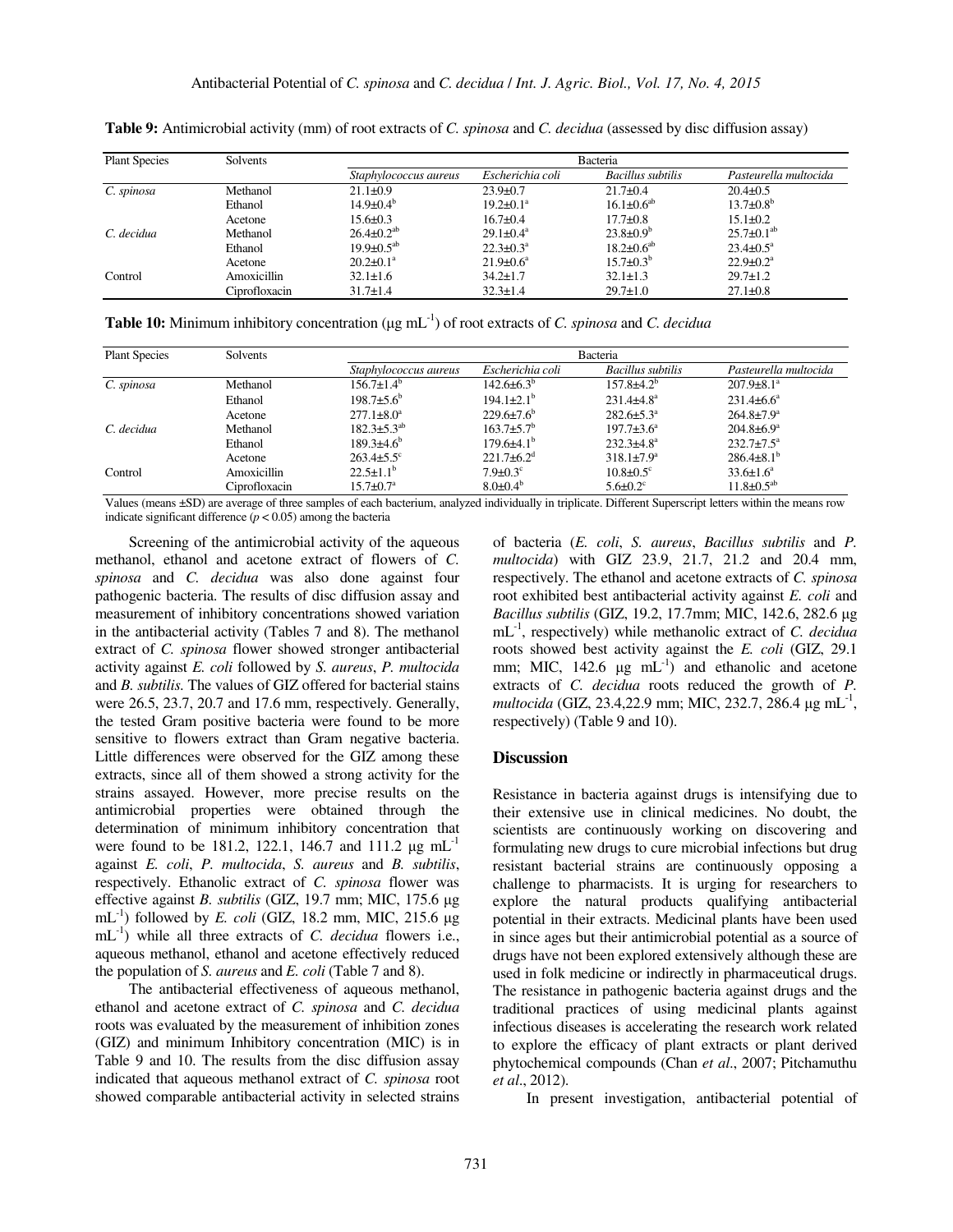selected parts of *C. spinosa* and *C. decidua* was evaluated against four Gram positive and negative bacteria. The growth of all four bacteria was significantly inhibited by the application of *Capparis* extracts in comparison with synthetic drugs i.e., amoxycillin and ciprofloxacin. Aqueous methanolic extracts were found to be more effective in comparison with ethanol and acetone extracts against all bacteria but extracts of different parts exhibited variable efficacy in limiting bacterial development. Previously, the inhibiting potential of aerial parts of *C. spinosa* plants has been reported against Gram-positive and negative bacteria (Mahasneh, 2002). In this study, *Capparis* stem bark aqueous methanolic extract effectively inhibited *Bacillus subtilis* and *P. multocida* growth, while other bacteria showed some resistance. The difference in bacterial response against solvents might be due to cell membrane permeability. Gram negative bacteria have an outer phospholipidic membrane, which makes the wall impermeable to antimicrobial chemical compound, while Gram positive bacteria have peptidoglycan layer, which is permeable to these substances (Sharma *et al*., 2010). It was further found that aqueous methanolic extract of *C. decidua* shoot has inhibiting potential against *Bacillus subtilis* and *Aspergillus niger* (Iqbal *et al*., 2006). Upadhyay *et al*. (2010) reported the antimicrobial potential of absolute and aqueous methanol extracts of *C. decidua* against *Klebsiella pneumoniae*, *E. coli*, *Micrococcus luteus*, *Streptococcus pneumoniae*, *S. aureus*, *Bacillus cereus* and *Lactobacilus acidophilus*. Those researchers reported 36 mm growth inhibition zone (GIZ) of *S. aureus* when induced with *C. decidua* shoot extract while in the present study 21.0 and 19.8 mm GIZ of *S. aureus* was recorded by aqueous methanolic extract of *C. decidua* and *C. spinosa* shoot extract, respectively. As, the fruits and flowers of *C. spinosa* and *C. decidua* are also rich in antioxidant compounds (Zia-ul-Haq *et al*., 2011), their extracts exhibited good antimicrobial potential in comparison with synthetic drugs i.e., amoxicillin and ciprofloxacin as found in the present investigation. Previously, *C. spinosa* flower extracts have been reported as 100 and 90% effective against Gram positive and negative bacteria, respectively (Ibrahim, 2012). Likewise, extracts obtained from fermented caper fruits have been found to contain effective antimicrobial agents against bacterial strains that had become resistant to drugs like ciprofloxacin, vancomycin and teicoplanin (Perez *et al*., 2005; 2006a, b).

The roots of *C. spinosa* and *C. decidua* are not exception to exhibit antibacterial activity. The root extracts of both species exhibited growth inhibiting effect on all studied bacteria (Table 9, 10). The potential of *C. spinosa* roots has also been studied on *Deinococcus radiophilus* (Boga *et al*., 2011). Aqueous methanolic extract of *C. decidua* roots showed larger GIZ for *S. aureus* and *E. coli,* while Mali *et al*. (2004) found that ethanolic extract of *C. decidua* roots is more effective against *S. aureus* and *E. coli* in comparison with other extracts. This difference might be

attributed to extraction technique/solvent, germplasm, climatic factors and growing conditions. A few studies are available for antimicrobial potential of *C. spinosa* and *C. decidua* root extracts while the researchers have worked on a few other species' root extracts. The effectiveness of *C. grandiflora* root extract was studied against *S. aureus*, *Bacillus subtilis*, *Bacillus pumillus*, *E. coli*, *Klebsiella pneumoniae*, *Proteus vulgaris*, *Candida albicans* and *A. niger* (Sini *et al*., 2011). Similarly, petroleum ether extract of *C. zeylanica* roots have inhibiting potential against *S. aureus*, *Bacillus subtilis*, *Klebsiella pneumonia* and *Proteus vulgaris* (Rengapriya *et al*., 2012).

The efficacy of plant extracts against bacterial growth might be due to phytoconstituents like phenolics and flavonoids present in plant extracts. So, antibacterial potential of *Capparis* extracts might be due to higher phenolic and flavonoid compounds found in different parts of *Capparis* species (Zia-ul-Haq *et al*., 2011; Imran *et al*., 2014). Proestos *et al*. (2006) studied the correlation between antimicrobial activity of plant extracts and phenolic acids. The researchers studied the phenolic acids composition by employing RP-HPLC with UV detection and further GC-MS was used for phenolic acids characterization. It was found that plant extracts with higher phenolic and flavonoid compounds exhibit good antibacterial activity. *Capparis* extracts are also rich in antioxidant compounds, phenolics, flavonoids, rutin, tocopherols, carotenoids and vitamin C (Tlili *et al*., 2011a,b; Imran *et al.*, 2014). The inhibited growth of *E. coli* and *S. aureus* can be correlated with flavonoid compounds in *C. decidua* extracts (Sharma and Kumar, 2009). Such studies show that the extracts rich in phenolic acids and flavonoids, exhibit better antimicrobial potential (Sivropoulou *et al*., 1995). Secondly, the difference in the antimicrobial potential of different solvents might be due to the difference in polarities and chemical characteristics of these solvents (Sultana *et al*., 2009).

### **Conclusion**

Methanolic extracts of the selected parts of both species were more effective in inhibiting the growth of studied bacteria in comparison with other solvents. The results manifested that the bacterial population were maximally inhibited by *C. decidua* root extracts except *B. subtilis* while *S. aureus* was more sensitive to methanolic flower extract of *C. decidua*. Based on these findings, ex vivo confirmatory studies should be carried out for further explanation of the effectiveness of these species.

### **References**

- Boga, C., L. Forlani, R. Calienni, T. Hindley, A. Hochkoeppler, S. Tozzi and N. Zanna, 2011. The antibacterial activity of roots of *Capparis spinosa*. *Lett. Nat. Prod. Res.*, 25: 417‒421
- Chan, E.W.C., Y.Y. Lim and M. Omar, 2007. Antioxidant and antibacterial activity of leaves of *Etingera species* (Zingiberaceae) in Peninsular Malaysia. *Food Chem*., 104: 1586‒1593